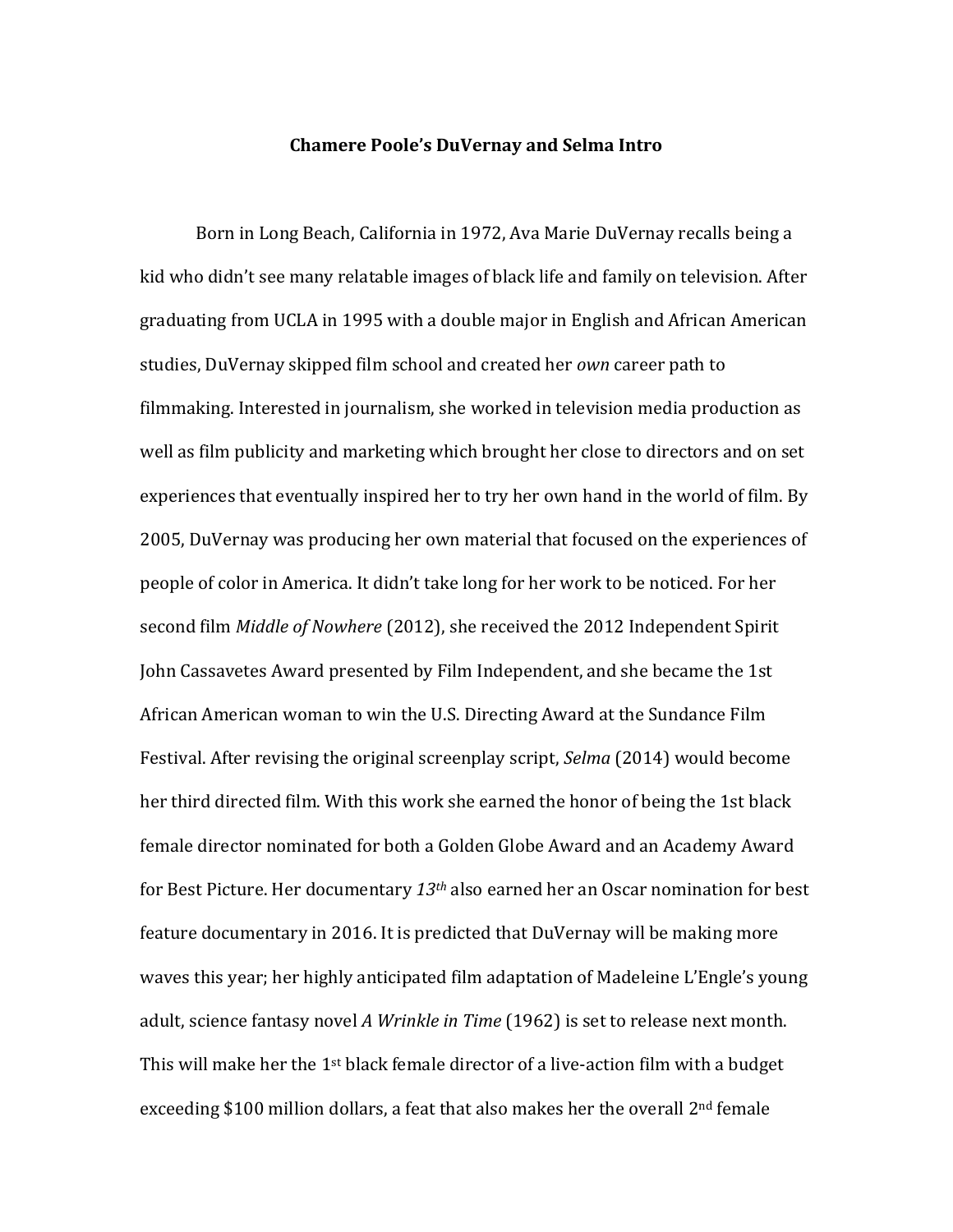director to do so following Patty Jenkins's \$149 million dollar budget for *Wonder Woman* (2017).

In addition to documentaries and major motion pictures, DuVernay's diverse portfolio includes short films, commercials, music videos, and even companies. Her public relations firm the *DuVernay Agency* (1999), beauty services marking aggregate *Urban Beauty Collective* (2003), independent production company *Forward Movement* (2005), and independent resource and distribution association the *African-American Film Festival Releasing Movement* (AFFRM; now called ARRAY; 2010) unite the work of independent artists of color with advocates, and audiences who appreciate and promote their work. DuVernay's professional endeavors truly represent her thought that directing and filmmaking is not only a career, but also a means to activism. This effort is certainly visible in her film *Selma*.

As you view DuVernay's retelling of the struggle for civil rights led by Dr. Martin Luther King, Jr., I encourage you to take note of a number of themes being brought to light about 1960s America including: how politics often stalled common sense; how the triple evils of racism, discrimination, and police brutality have historically threatened the pursuit of happiness of people of color in America; how family and community operated on both sides of the color line, but made things better when they breeched the divide; how innocence was lost while hypocrisy hindered progressive national leadership; how generational divide complicated intraracial communication, and how feminine strength not only accented the civil rights movement, but existed as a movement itself. Director DuVernay has highlighted perhaps the most important theme of her film; in her own words: "*Selma*